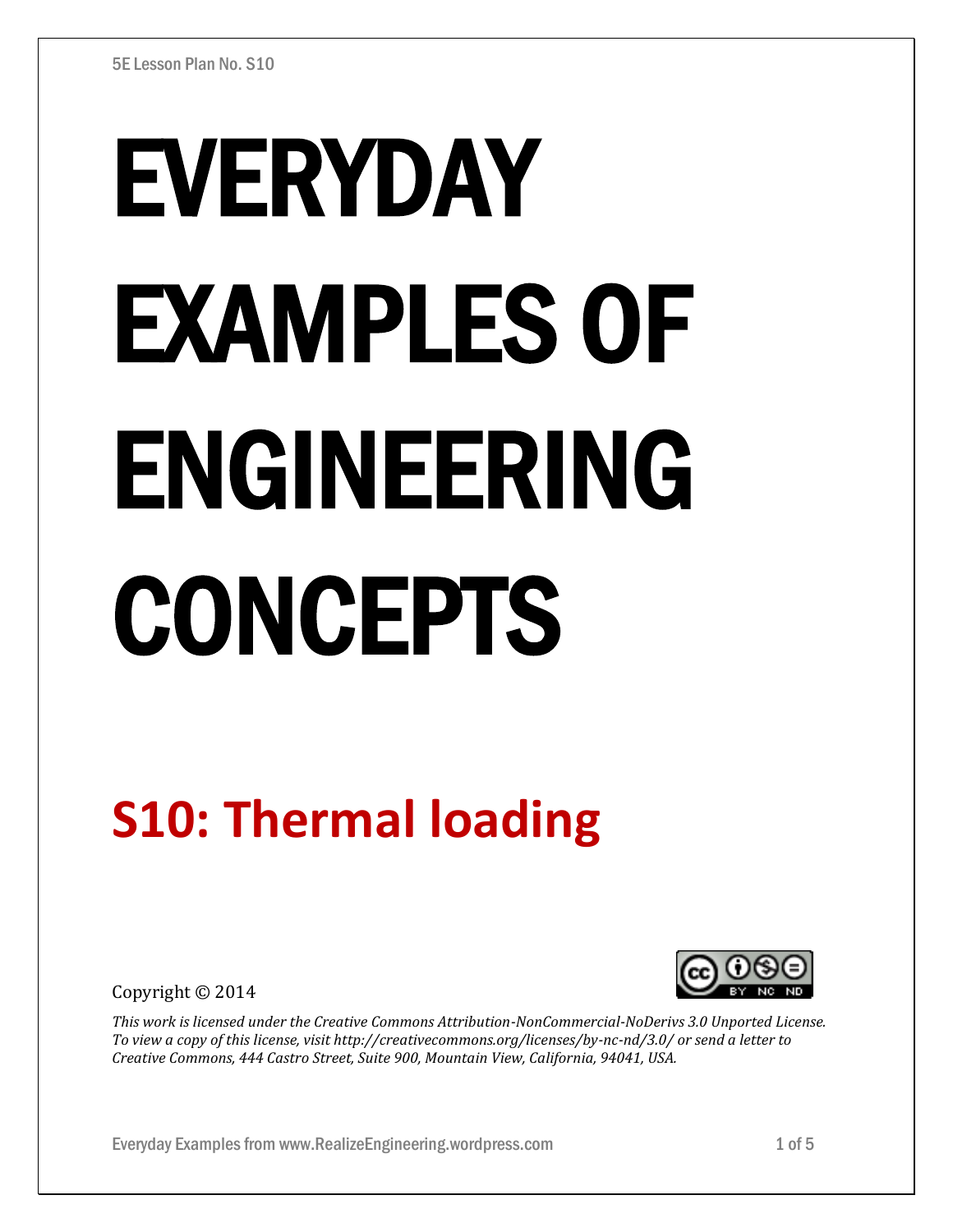*This is an extract from 'Real Life Examples in Mechanics of Solids: Lesson plans and solutions' edited by Eann A. Patterson, first published in 2006 (ISBN:978-0-615-20394-2) which can be obtained on-line at www.engineeringexamples.org and contains suggested exemplars within lesson plans for Sophomore Solids Courses. Prepared as part of the NSF-supported project (#0431756) entitled: "Enhancing Diversity in the Undergraduate Mechanical Engineering Population through Curriculum Change".* 

#### **INTRODUCTION**

#### (from *'Real Life Examples in Mechanics of Solids: Lesson plans and solutions'*)

These notes are designed to enhance the teaching of a sophomore course in mechanics of solids, increase the accessibility of the principles and raise the appeal of the subject to students from a diverse background<sup>1</sup>. The notes have been prepared as skeletal lesson plans using the principle of the 5Es: Engage, Explore, Explain, Elaborate and Evaluate. These are not original and were developed by the Biological Sciences Curriculum Study<sup>2</sup> in the 1980s from work by Atkin and Karplus<sup>3</sup> in 1962. Today they are considered to form part of the constructivist learning theory and a number of websites provide easy to follow explanations of them<sup>4</sup>.

These notes are intended to be used by instructors and are written in a style that addresses the instructor, however this is not intended to exclude students who should find the notes and examples interesting, stimulating and hopefully illuminating, particularly when their instructor is not utilizing them. In the interest of brevity and clarity of presentation, standard derivations and definitions are not included since these are readily available in textbooks which these notes are not intended to replace but rather to supplement. Similarly, it is anticipated that these lessons plans can be used to generate lectures/lessons that supplement those covering the fundamentals of each topic.

#### **Acknowledgements**

Many of these examples have arisen through lively discussion in the consortium supported by the NSF grant (#0431756) on "Enhancing Diversity in the Undergraduate Mechanical Engineering Population through Curriculum Change" and the input of these colleagues is cheerfully acknowledged as is the support of NSF. The influence of the editor's mentors and peers at the University of Sheffield is substantial and is gratefully acknowledged since many of the ideas for these examples originate from tutorial questions developed and used in the Department of Mechanical Engineering in Sheffield over many years.

#### Eann A. Patterson

 $\overline{a}$ 

*A.A. Griffith Chair of Structural Materials and Mechanics School of Engineering, University of Liverpool, Liverpool, UK & Royal Society Wolfson Research Merit Award Recipient*

#### Everyday Examples from www.RealizeEngineering.wordpress.com 2 of 5

<sup>1</sup> Patterson, E.A., Campbell, P.B., Busch-Vishniac, I., Guillaume, D.W., 2011, The effect of context on student engagement in engineering, *European J. Engng Education*, 36(3):211-224.

<sup>&</sup>lt;sup>2</sup> http://www.bscs.org/library/BSCS\_5E\_Instructional\_Approach\_July\_06.pdf

<sup>3</sup> Atkin, J. M. and Karplus, R. (1962). Discovery of invention? *Science Teacher* 29(5): 45.

<sup>4</sup> e.g. http://www.science.org.au/primaryconnections/constructivist.htm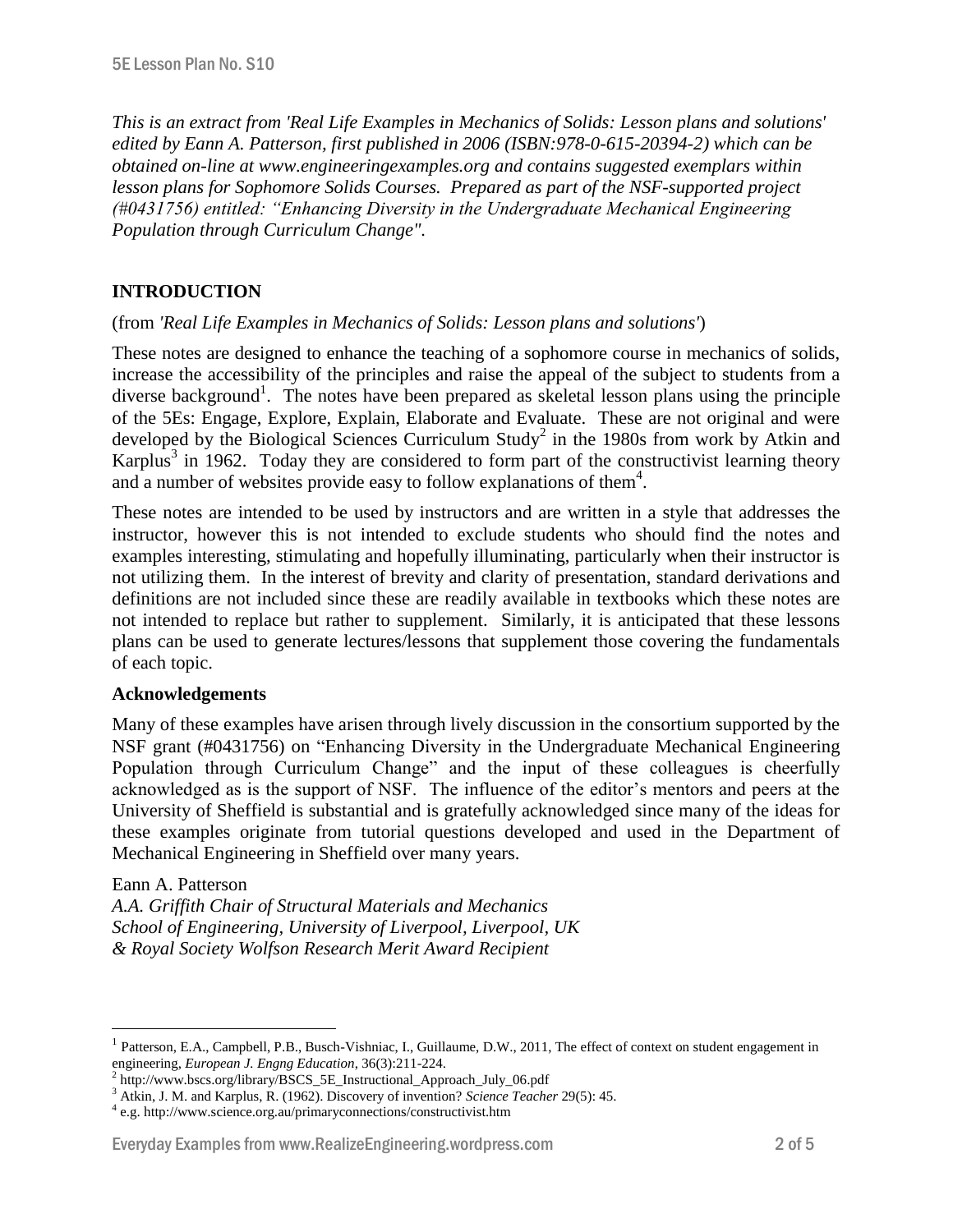### **METHOD OF SUPERPOSITION**

#### 10. Principle: **Statically indeterminate thermal loading**

#### **Engage**

Use BBC News report at [http://news.bbc.co.uk/1/hi/wales/north\\_west/3125813.stm](http://news.bbc.co.uk/1/hi/wales/north_west/3125813.stm) and <http://news.bbc.co.uk/1/hi/uk/3126441.stm> to illustrate very real problem of thermal expansion in train tracks.



*Right picture fro[m http://www.volpe.dot.gov/sdd/buckling.html](http://www.volpe.dot.gov/sdd/buckling.html) (public information from RITA)*

#### **Explore**

Long slender components subject to compressive loads usually show a preference to fail buckling rather than by material failure. A plastic ruler is an easy example. This can also happen in railway tracks. The rail is stretched before laying to reduce expansion in hot weather; but at very high temperatures rails can expand so much that they buckle. The heat alone can cause buckling but so can the passage of a train over the rail. To reduce the risk of buckling speed restrictions are imposed on high speed lines from about lunchtime until early evening.

#### **Explain**

Consider the stress and load induced by the temperature changes mentioned above. For example in a rail laid at 20ºC so that it is stress-free the compressive stress induced by a 30ºC temperature rise is given by:

$$
\sigma = \varepsilon E = \alpha(\Delta T)E
$$

Where  $\varepsilon$  is the strain induced, *E* is the Young's modulus of the rail ( $\approx 206$ GN/m<sup>2</sup>),  $\Delta T$  the temperature rise and  $\alpha$  the coefficient of thermal expansion (for rail steel  $\approx 12 \times 10^{-6}$  per °C). So,

$$
\sigma = 12 \times 10^{-6} \times (30) \times 206 \times 10^{9} = 74 \text{ MPa}
$$

If the cross-section area of the rail is  $14.5 \text{cm}^2$  then the buckling load is about

$$
P = \sigma A = 74 \times 10^6 \times 14.5 \times 10^{-4} = 108 \text{ kN}
$$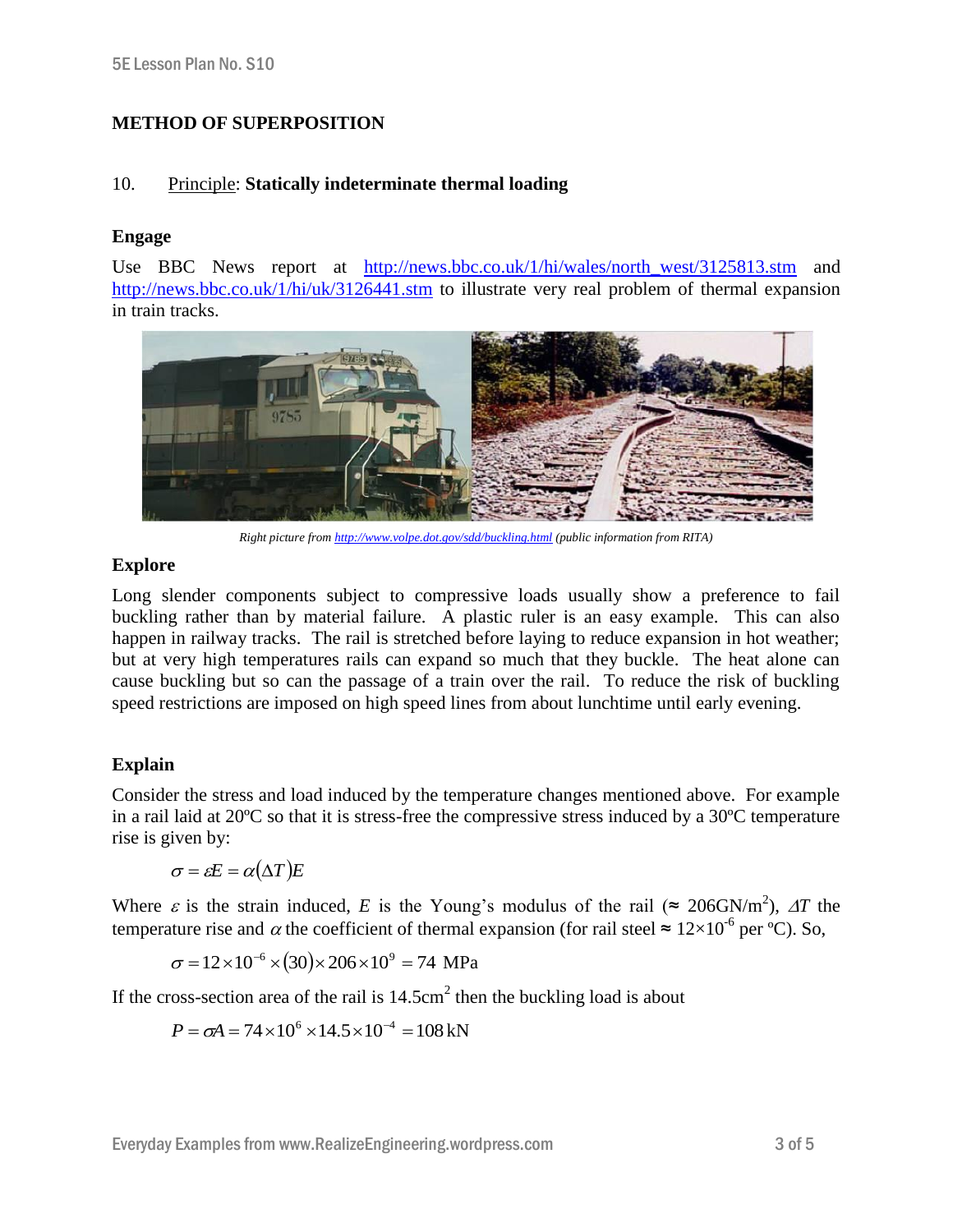#### **Elaborate**

The free expansion of the rail if it was 25m long would be:

$$
\delta = \alpha L \Delta T = 12 \times 10^{-6} \times 25 \times 30 = 9 \,\text{mm}
$$

So, if a 4mm expansion gap is present then the stress will be reduced:

$$
\sigma = \varepsilon E = \frac{(9-4) \times 10^{-3}}{27} \times 206 \times 10^{9} = 41.2 \text{ MPa}
$$

A reduction of 44%. However modern welded tracks have very few expansion gaps in order to give a smooth ride and hence are more susceptible to buckling at high temperatures. If rails were pre-tensioned to avoid buckling in summer then they would be more susceptible to cracking in winter under high tensile loads.

#### **Evaluate**

Ask students to attempt the following examples:

#### *Example 10.1*

A jewellery pendent is to be made by fitting a gold ring 12mm wide over a platinum ring 12mm wide at 1020°C. The discs fit snugly inside one another at the elevated temperature with a common diameter of 50mm and so will lock together on cooling to room temperature. Both rings are 12mm thick. Calculate the radial pressure at the interface and the circumferential stress set-up in both rings at 20ºC.

Material Properties [\(http://www.goodfellow.com/csp/active/gfPeriodic.csp?form=All\)](http://www.goodfellow.com/csp/active/gfPeriodic.csp?form=All)

|          | $\alpha$ (/°C)    | E(GPa) | $\sigma_{v}$ (MPa) |
|----------|-------------------|--------|--------------------|
| Gold     | $14\times10^{-6}$ | 78.5   | 205                |
| Platinum | $9\times10^{-6}$  | 170    | 185                |

Solution:

On cooling from 1020ºC

Change in circumference in gold  $=$  Change in circumference in platinum

Since gold and platinum have different coefficients of thermal expansion an interference fit will be set-up with each exerting an equal and opposite force on one another:

$$
F_{\scriptscriptstyle Au} = F_{\scriptscriptstyle Pt} \tag{i}
$$

These circumferential forces together with the thermal contractions will cause the changes in circumferences, i.e.

$$
\left(\alpha_{_{Au}} \times \Delta T \times L_{_{Au}}\right) - \frac{F_{_{Au}} L_{_{Au}}}{A_{_{Au}} E_{_{Au}}} = \left(\alpha_{_{Pt}} \times \Delta T \times L_{_{Pt}}\right) + \frac{F_{_{Pt}} L_{_{Pt}}}{A_{_{Pt}} E_{_{Pt}}}
$$
(ii)

Substitute (i) in (ii) and:

Everyday Examples from www.RealizeEngineering.wordpress.com 4 of 5